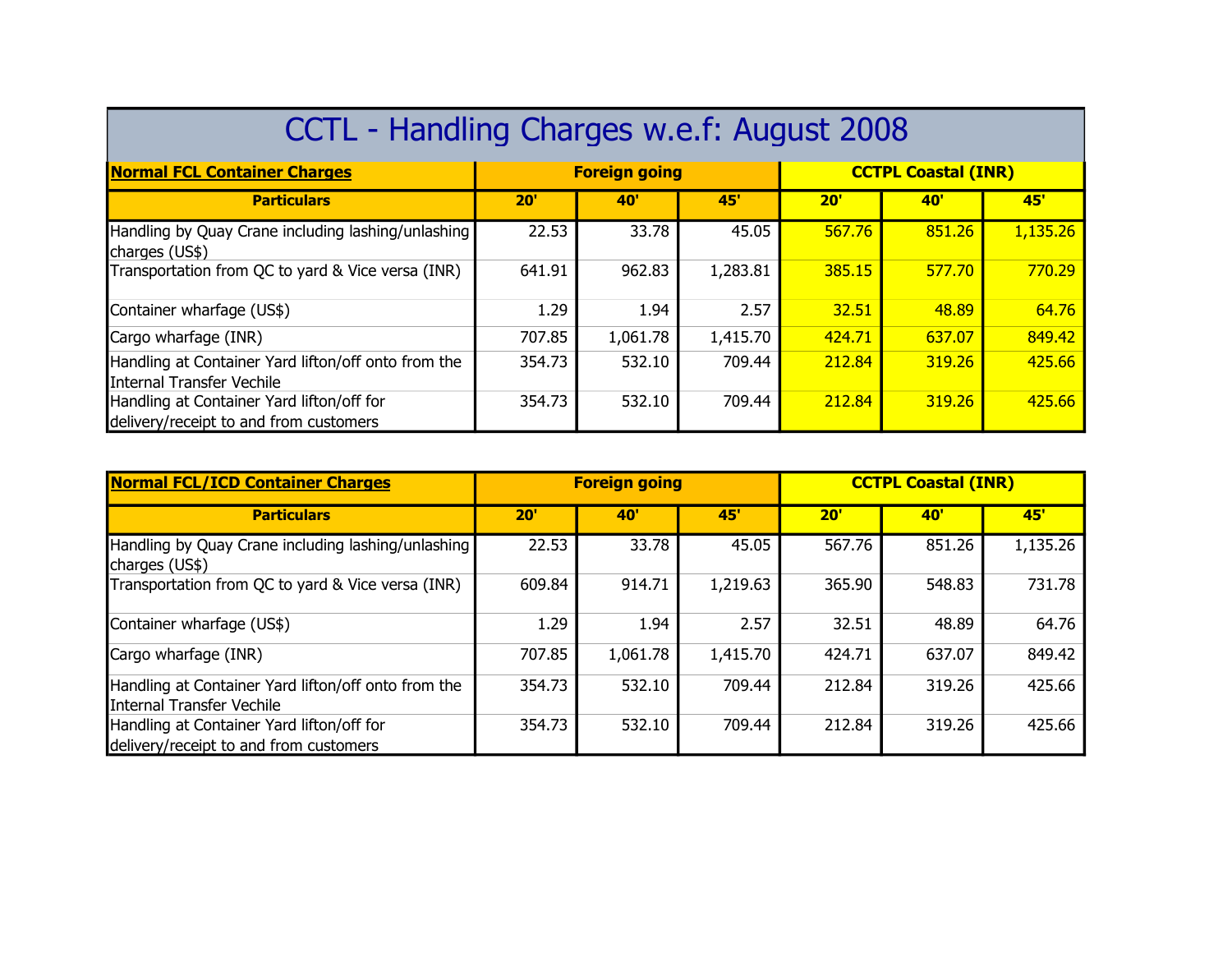| <b>FCL Hazardous &amp; OOG Container Charges</b>                                    | <b>Foreign going</b> |          |          | <b>CCTPL Coastal (INR)</b> |            |          |
|-------------------------------------------------------------------------------------|----------------------|----------|----------|----------------------------|------------|----------|
| <b>Particulars</b>                                                                  | 20'                  | 40'      | 45'      | 20'                        | <b>40'</b> | 45'      |
|                                                                                     |                      |          |          |                            |            |          |
| Handling by Quay Crane including lashing/unlashing<br>charges (US\$)                | 28.16                | 42.23    | 56.31    | 709.70                     | 1,064.08   | 1,419.08 |
| Transportation from QC to yard & Vice versa (INR)                                   | 802.39               | 1,203.54 | 1,604.76 | 481.44                     | 722.13     | 962.86   |
| Cargo wharfage (INR)                                                                | 707.85               | 1,061.78 | 1,415.70 | 424.71                     | 637.07     | 849.42   |
| Container wharfage (US\$)                                                           | 1.29                 | 1.94     | 2.57     | 32.51                      | 48.89      | 64.76    |
| Handling at Container Yard lifton/off onto from the<br>Internal Transfer Vechile    | 443.41               | 665.12   | 886.80   | 266.05                     | 399.07     | 532.08   |
| Handling at Container Yard lifton/off for<br>delivery/receipt to and from customers | 443.41               | 665.12   | 886.80   | 266.05                     | 399.07     | 532.08   |

| <b>FCL/ICD Hazardous &amp; OOG Container</b><br><b>Charges</b>                      | <b>CCTPL Coastal (INR)</b><br><b>Foreign going</b> |            |          |              |            |          |
|-------------------------------------------------------------------------------------|----------------------------------------------------|------------|----------|--------------|------------|----------|
| <b>Particulars</b>                                                                  | $20^{\circ}$                                       | <b>40'</b> | 45'      | $20^{\circ}$ | <b>40'</b> | 45'      |
| Handling by Quay Crane including lashing/unlashing<br>charges (US\$)                | 28.16                                              | 42.23      | 56.31    | 709.70       | 1,064.08   | 1,419.08 |
| Transportation from QC to yard & Vice versa (INR)                                   | 762.30                                             | 1,143.39   | 1,524.54 | 457.38       | 686.03     | 914.73   |
| Container wharfage (US\$)                                                           | 1.29                                               | 1.94       | 2.57     | 32.51        | 48.89      | 64.76    |
| Cargo wharfage (INR)                                                                | 707.85                                             | 1,061.78   | 1,415.70 | 424.71       | 637.07     | 849.42   |
| Handling at Container Yard lifton/off onto from the<br>Internal Transfer Vechile    | 443.41                                             | 665.12     | 886.80   | 266.05       | 399.07     | 532.08   |
| Handling at Container Yard lifton/off for<br>delivery/receipt to and from customers | 443.41                                             | 665.12     | 886.80   | 266.05       | 399.07     | 532.08   |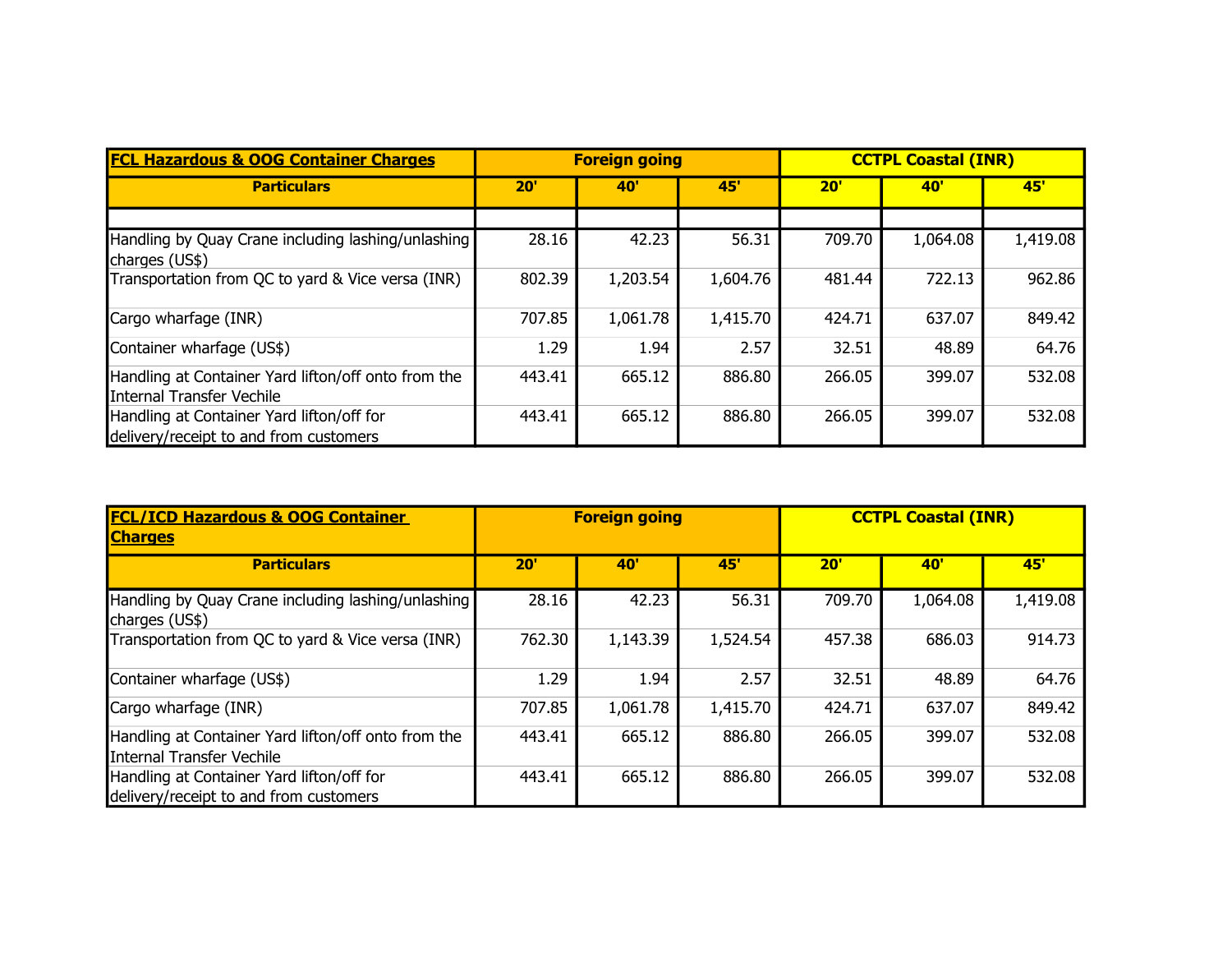| <b>Normal LCL Container Charges</b>                                            | <b>Foreign going</b> |            |            | <b>CCTPL Coastal (INR)</b> |            |            |
|--------------------------------------------------------------------------------|----------------------|------------|------------|----------------------------|------------|------------|
| <b>Particulars</b>                                                             | $20^{\circ}$         | <b>40'</b> | <b>45'</b> | 20'                        | <b>40'</b> | <b>45'</b> |
| Handling by Quay Crane including lashing/unlashing<br>charges (US\$)           | 22.53                | 33.78      | 45.05      | 567.76                     | 851.26     | 1,135.26   |
| Delivery of MT container - Lifton/Liftoff (INR)                                | 351.34               | 527.01     | 702.68     | 210.80                     | 316.21     | 421.61     |
| Container wharfage (US\$)                                                      | 1.29                 | 1.94       | 2.57       | 32.51                      | 48.89      | 64.76      |
| Cargo wharfage (INR)                                                           | 707.85               | 1,061.78   | 1,415.70   | 424.71                     | 637.07     | 849.42     |
| Stuffing/Destuffing of Cargo                                                   | 23.38                | 35.07      | 46.75      | 589.18                     | 883.76     | 1,178.10   |
| Transportation of Container from QC to Container<br>Yard and Vice versa        | 609.84               | 914.70     | 1,219.62   | 365.90                     | 548.82     | 731.77     |
| Handling at Container Yardlift on /off onto/ from<br>Internal transfer Vehicle | 354.73               | 532.10     | 709.44     | 212.84                     | 319.26     | 425.66     |
| The Landing and Shipping Charges for containers,<br>payable to TNMB,           | 1,416.38             | 2,124.62   | 2,832.83   | 1,416.38                   | 2,124.62   | 2,832.83   |

| <b>LCL HAZ/OOG Container Charges</b>                                            | <b>Foreign going</b> |            |            | <b>CCTPL Coastal (INR)</b> |              |          |
|---------------------------------------------------------------------------------|----------------------|------------|------------|----------------------------|--------------|----------|
| <b>Particulars</b>                                                              | 20'                  | <b>40'</b> | <b>45'</b> | 20'                        | $40^{\circ}$ | 45'      |
| Handling by Quay Crane including lashing/unlashing<br>charges (US\$)            | 28.16                | 42.23      | 56.31      | 1,098.24                   | 1,646.97     | 2,196.09 |
| Delivery of MT container - Lifton/Liftoff (INR)                                 | 439.18               | 658.76     | 878.35     | 263.50                     | 395.26       | 527.01   |
| Container wharfage (US\$)                                                       | 1.29                 | 1.94       | 2.57       | 32.51                      | 48.89        | 64.76    |
| Cargo wharfage (INR)                                                            | 707.85               | 1,061.78   | 1,415.70   | 424.71                     | 637.07       | 849.42   |
| Stuffing/Destuffing of Cargo                                                    | 29.23                | 43.84      | 58.44      | 736.48                     | 1,104.70     | 1,472.63 |
| Transportation of Container from QC to Container<br>Yard and Vice versa         | 762.30               | 1,143.38   | 1,524.53   | 457.38                     | 686.03       | 914.71   |
| Handling at Container Yard lift on /off onto/ from<br>internal transfer Vehicle | 443.41               | 665.12     | 886.80     | 266.05                     | 399.08       | 532.08   |
| The Landing and Shipping Charges for containers,<br>payable to TNMB,            | 1,770.48             | 2,655.78   | 3,541.04   | 1,770.48                   | 2,655.78     | 3,541.04 |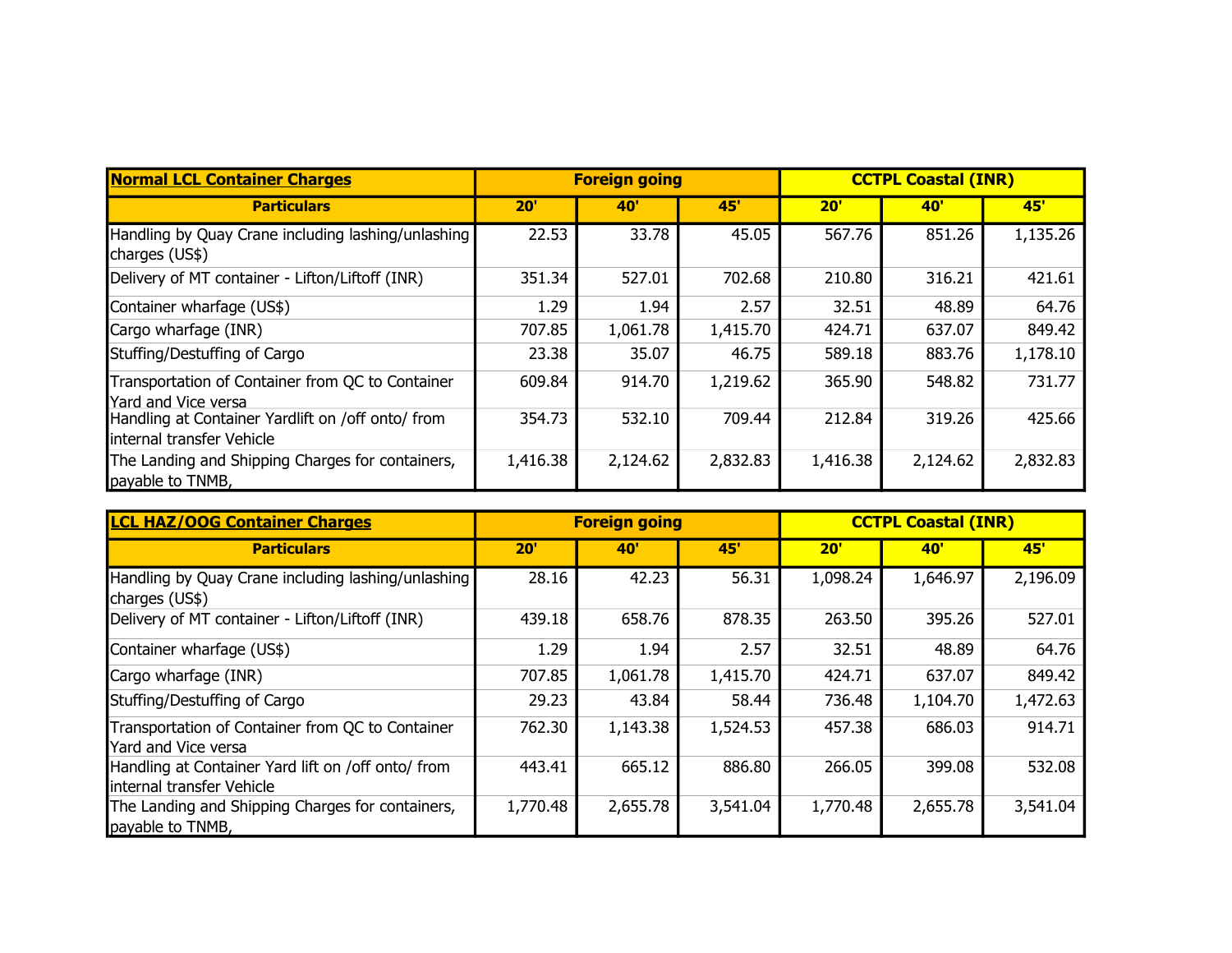| <b>MT Container Charges</b>                                                      | <b>Foreign going</b> |            |        | <b>CCTPL Coastal (INR)</b> |        |          |
|----------------------------------------------------------------------------------|----------------------|------------|--------|----------------------------|--------|----------|
| <b>Particulars</b>                                                               | 20'                  | <b>407</b> | 45'    | 20'                        | 40'    | 45'      |
| Handling by Quay Crane including lashing/unlashing<br>charges (US\$)             | 22.53                | 33.78      | 45.05  | 567.76                     | 851.26 | 1,135.26 |
| Transportation from QC yard & Vice versa (INR)                                   | 317.90               | 476.85     | 635.80 | 190.74                     | 286.11 | 381.48   |
| Container wharfage (US\$)                                                        | 1.29                 | 1.94       | 2.57   | 32.51                      | 48.89  | 64.76    |
| Handling at Container Yard lifton/off onto from the<br>Internal Transfer Vechile | 175.67               | 263.50     | 351.34 | 105.40                     | 158.10 | 210.80   |
| Handling at Container Yard lifton/off onto from the<br>Internal Transfer Vechile | 175.67               | 263.50     | 351.34 | 105.40                     | 158.10 | 210.80   |

| <b>ICD MT Container Charges</b>                                               | <b>Foreign going</b> |            |        | <b>CCTPL Coastal (INR)</b> |        |          |  |
|-------------------------------------------------------------------------------|----------------------|------------|--------|----------------------------|--------|----------|--|
| <b>Particulars</b>                                                            | 20'                  | <b>40'</b> | 45'    | 20'                        | 40'    | 45'      |  |
| Handling by Quay Crane including lashing/unlashing<br>charges (US\$)          | 22.53                | 33.78      | 45.05  | 567.76                     | 851.26 | 1,135.60 |  |
| Transportation from QC yard & Vice versa (INR)                                | 302.01               | 452.98     | 604.01 | 181.21                     | 271.79 | 362.41   |  |
| Container wharfage (US\$)                                                     | 1.29                 | 1.94       | 2.57   | 32.51                      | 48.89  | 64.76    |  |
| Handling at Container Yard lifton/off onto from the<br>Internal Vechile       | 175.67               | 263.50     | 351.34 | 105.40                     | 158.10 | 210.80   |  |
| Handling at Container rail Yard lift on/off while<br>giving delivery for rail | 175.67               | 263.50     | 351.34 | 105.40                     | 158.10 | 210.80   |  |